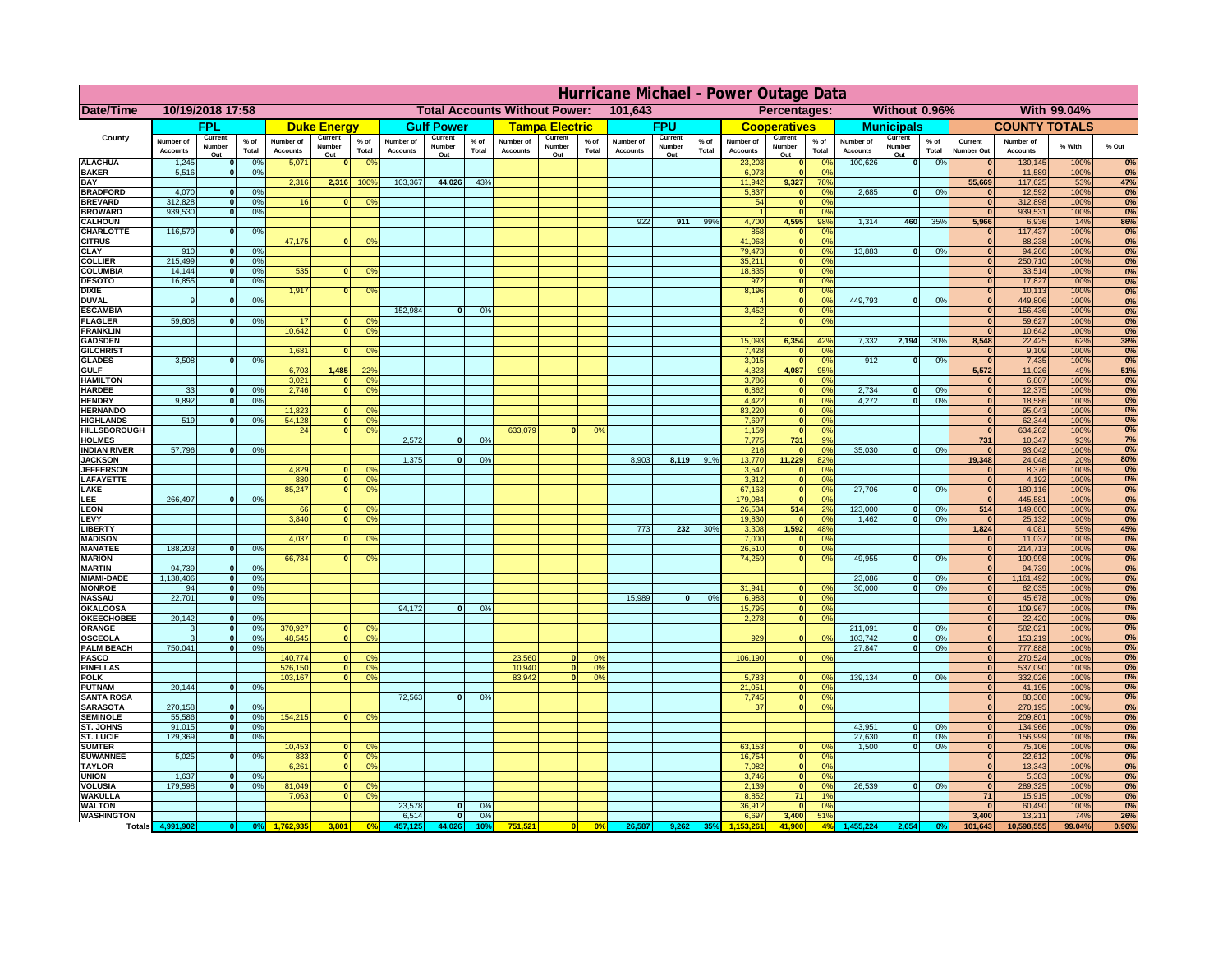# 10/19/2018 5:59 PM Hurricane Michael

| <b>Power Provider</b>                                   | <b>County</b>       | <b>Number of Customers</b> | <b>Current Number Out</b> | <b>Outage Percentage</b> | <b>Estimated Restore Time</b> |
|---------------------------------------------------------|---------------------|----------------------------|---------------------------|--------------------------|-------------------------------|
| <b>Gulf Power Company</b>                               | BAY                 | 103,367                    | 44,026                    | 42.59%                   | >5 days                       |
| West Florida Electric Cooperative, Inc.                 | <b>JACKSON</b>      | 13,723                     | 11,182                    | 81.48%                   | >5 days                       |
| Gulf Coast Electric Cooperative, Inc.                   | BAY                 | 11,942                     | 9,327                     | 78.10%                   | >5 days                       |
| Florida Public Utilities Corporation                    | <b>JACKSON</b>      | 8,903                      | 8,119                     | 91.19%                   | >5 days                       |
| Talquin Electric Cooperative, Inc.                      | <b>GADSDEN</b>      | 15,093                     | 6,354                     | 42.10%                   | 72                            |
| Gulf Coast Electric Cooperative, Inc.                   | <b>GULF</b>         | 4,323                      | 4,087                     | 94.54%                   | >5 days                       |
| West Florida Electric Cooperative, Inc.                 | <b>WASHINGTON</b>   | 4,260                      | 3,018                     | 70.85%                   | >5 days                       |
| West Florida Electric Cooperative, Inc.                 | CALHOUN             | 2,852                      | 2,752                     | 96.49%                   |                               |
|                                                         | BAY                 |                            | 2,316                     |                          | >5 days<br>TBD                |
| Duke Energy                                             | CALHOUN             | 2,316                      | 1,843                     | 100.00%                  |                               |
| Gulf Coast Electric Cooperative, Inc.<br>City of Quincy | <b>GADSDEN</b>      | 1,848                      |                           | 99.73%<br>38.19%         | >5 days<br>$>72$              |
|                                                         |                     | 4,768                      | 1,821                     |                          |                               |
| Talquin Electric Cooperative, Inc.                      | <b>LIBERTY</b>      | 3,308                      | 1,592                     | 48.13%                   | >5 days                       |
| <b>Duke Energy</b>                                      | <b>GULF</b>         | 6,703                      | 1,485                     | 22.15%                   | <b>TBD</b>                    |
| Florida Public Utilities Corporation                    | CALHOUN             | 922                        | 911                       | 98.81%                   | >5 days                       |
| West Florida Electric Cooperative, Inc.                 | <b>HOLMES</b>       | 7,482                      | 731                       | 9.77%                    | >5 days                       |
| Talquin Electric Cooperative, Inc.                      | LEON                | 26,534                     | 514                       | 1.94%                    | 48                            |
| City of Blountstown                                     | <b>CALHOUN</b>      | 1,314                      | 460                       | 35.01%                   | $>72$                         |
| Gulf Coast Electric Cooperative, Inc.                   | WASHINGTON          | 2,437                      | 382                       | 15.68%                   | >5 days                       |
| Chattahoochee Electric                                  | <b>GADSDEN</b>      | 1,173                      | 373                       | 31.80%                   | $>72$                         |
| Florida Public Utilities Corporation                    | LIBERTY             | 773                        | 232                       | 30.01%                   | >5 days                       |
| Talquin Electric Cooperative, Inc.                      | <b>WAKULLA</b>      | 8,852                      | 71                        | 0.80%                    | 24                            |
| Gulf Coast Electric Cooperative, Inc.                   | <b>JACKSON</b>      | 47                         | 47                        | 100.00%                  | >5 days                       |
| Central Florida Electric Cooperative                    | <b>ALACHUA</b>      | 875                        | $\mathbf 0$               | 0.00%                    | <b>TBD</b>                    |
| Central Florida Electric Cooperative                    | <b>DIXIE</b>        | 7,595                      | 0                         | 0.00%                    | TBD                           |
| Central Florida Electric Cooperative                    | <b>GILCHRIST</b>    | 7,424                      | $\mathbf 0$               | 0.00%                    | Restored                      |
| Central Florida Electric Cooperative                    | LAFAYETTE           | 9                          | 0                         | 0.00%                    | TBD                           |
| Central Florida Electric Cooperative                    | LEVY                | 17,513                     | $\mathbf 0$               | 0.00%                    | Restored                      |
| Central Florida Electric Cooperative                    | <b>MARION</b>       | 9                          | $\mathbf 0$               | 0.00%                    | TBD                           |
| Choctawhatchee Electric Cooperative                     | <b>HOLMES</b>       | 293                        | $\mathbf 0$               | 0.00%                    | Restored                      |
| Choctawhatchee Electric Cooperative                     | <b>OKALOOSA</b>     | 15,795                     | $\pmb{0}$                 | 0.00%                    | Restored                      |
| Choctawhatchee Electric Cooperative                     | <b>SANTA ROSA</b>   | 201                        | $\mathbf 0$               | 0.00%                    | Restored                      |
| Choctawhatchee Electric Cooperative                     | <b>WALTON</b>       | 36,812                     | 0                         | 0.00%                    | Restored                      |
| City of Alachua                                         | <b>ALACHUA</b>      | 4,426                      | $\mathbf 0$               | 0.00%                    | <b>TBD</b>                    |
| City of Bartow                                          | POLK                | 11,790                     | 0                         | 0.00%                    | TBD                           |
| City of Bushnell                                        | <b>SUMTER</b>       | 1,500                      | $\mathbf 0$               | 0.00%                    | <b>TBD</b>                    |
| City of Clewiston                                       | <b>HENDRY</b>       | 4,272                      | 0                         | 0.00%                    | TBD                           |
| City of Fort Meade                                      | <b>POLK</b>         | 2,379                      | $\mathbf 0$               | 0.00%                    | <b>TBD</b>                    |
|                                                         |                     |                            | $\pmb{0}$                 |                          |                               |
| City of Havana                                          | GADSDEN             | 1,391                      | $\mathbf 0$               | 0.00%                    | Restored                      |
| City of Leesburg                                        | LAKE                | 22,000                     |                           | 0.00%                    | <b>TBD</b>                    |
| City of Moore Haven                                     | <b>GLADES</b>       | 912                        | 0                         | 0.00%                    | TBD                           |
| City of Mount Dora                                      | LAKE                | 5,706                      | $\mathbf 0$               | 0.00%                    | <b>TBD</b>                    |
| City of Newberry                                        | <b>ALACHUA</b>      | 1,727                      | 0                         | 0.00%                    | TBD                           |
| City of Starke                                          | <b>BRADFORD</b>     | 2,685                      | $\mathbf 0$               | 0.00%                    | <b>TBD</b>                    |
| City of Tallahassee                                     | LEON                | 123,000                    | 0                         | 0.00%                    | Restored                      |
| City of Vero Beach                                      | <b>INDIAN RIVER</b> | 35,030                     | $\mathbf 0$               | 0.00%                    | <b>TBD</b>                    |
| City of Wauchula                                        | HARDEE              | 2,734                      | $\pmb{0}$                 | 0.00%                    | TBD                           |
| City of Williston                                       | LEVY                | 1,462                      | $\mathbf 0$               | 0.00%                    | <b>TBD</b>                    |
| City of Winter Park                                     | ORANGE              | 13,941                     | $\mathbf 0$               | 0.00%                    | TBD                           |
| Clay Electric Cooperative                               | <b>ALACHUA</b>      | 22,328                     | $\mathsf{O}\xspace$       | 0.00%                    | <b>TBD</b>                    |
| Clay Electric Cooperative                               | <b>BAKER</b>        | 2,476                      | 0                         | 0.00%                    | TBD                           |
| Clay Electric Cooperative                               | <b>BRADFORD</b>     | 5,837                      | $\pmb{0}$                 | 0.00%                    | <b>TBD</b>                    |
| Clay Electric Cooperative                               | <b>CLAY</b>         | 79,473                     | 0                         | 0.00%                    | TBD                           |
| Clay Electric Cooperative                               | <b>COLUMBIA</b>     | 16,922                     | $\mathsf{O}\xspace$       | 0.00%                    | <b>TBD</b>                    |
| Clay Electric Cooperative                               | <b>DUVAL</b>        | 4                          | 0                         | 0.00%                    | TBD                           |
| Clay Electric Cooperative                               | <b>FLAGLER</b>      | $\mathbf 2$                | $\mathsf{O}\xspace$       | 0.00%                    | <b>TBD</b>                    |
| Clay Electric Cooperative                               | <b>GILCHRIST</b>    | 4                          | 0                         | 0.00%                    | TBD                           |
| Clay Electric Cooperative                               | LAKE                | 2,239                      | $\pmb{0}$                 | 0.00%                    | <b>TBD</b>                    |
| Clay Electric Cooperative                               | LEVY                | 712                        | 0                         | 0.00%                    | TBD                           |
| Clay Electric Cooperative                               | <b>MARION</b>       | 16,301                     | $\pmb{0}$                 | 0.00%                    | <b>TBD</b>                    |
| Clay Electric Cooperative                               | PUTNAM              | 21,051                     | 0                         | 0.00%                    | TBD                           |
| Clay Electric Cooperative                               | SUWANNEE            | 5                          | $\mathsf{O}\xspace$       | 0.00%                    | TBD                           |
| Clay Electric Cooperative                               | <b>UNION</b>        | 3,746                      | 0                         | 0.00%                    | TBD                           |
| Clay Electric Cooperative                               | <b>VOLUSIA</b>      | 2,139                      | $\pmb{0}$                 | 0.00%                    | TBD                           |
| Duke Energy                                             | <b>ALACHUA</b>      | 5,071                      | 0                         | 0.00%                    | Restored                      |
|                                                         |                     |                            | $\pmb{0}$                 |                          |                               |
| Duke Energy                                             | <b>BREVARD</b>      | 16                         |                           | 0.00%                    | Restored                      |
| Duke Energy                                             | <b>CITRUS</b>       | 47,175                     | 0                         | 0.00%                    | Restored                      |
| <b>Duke Energy</b>                                      | COLUMBIA            | 535                        | $\pmb{0}$                 | 0.00%                    | Restored                      |
| Duke Energy                                             | <b>DIXIE</b>        | 1,917                      | $\pmb{0}$                 | 0.00%                    | Restored                      |
| <b>Duke Energy</b>                                      | <b>FLAGLER</b>      | 17                         | $\pmb{0}$                 | 0.00%                    | Restored                      |
| Duke Energy                                             | <b>FRANKLIN</b>     | 10,642                     | $\pmb{0}$                 | 0.00%                    | Restored                      |
| <b>Duke Energy</b>                                      | <b>GILCHRIST</b>    | 1,681                      | $\pmb{0}$                 | 0.00%                    | Restored                      |
| Duke Energy                                             | <b>HAMILTON</b>     | 3,021                      | $\pmb{0}$                 | 0.00%                    | Restored                      |
| <b>Duke Energy</b>                                      | HARDEE              | 2,746                      | $\pmb{0}$                 | 0.00%                    | Restored                      |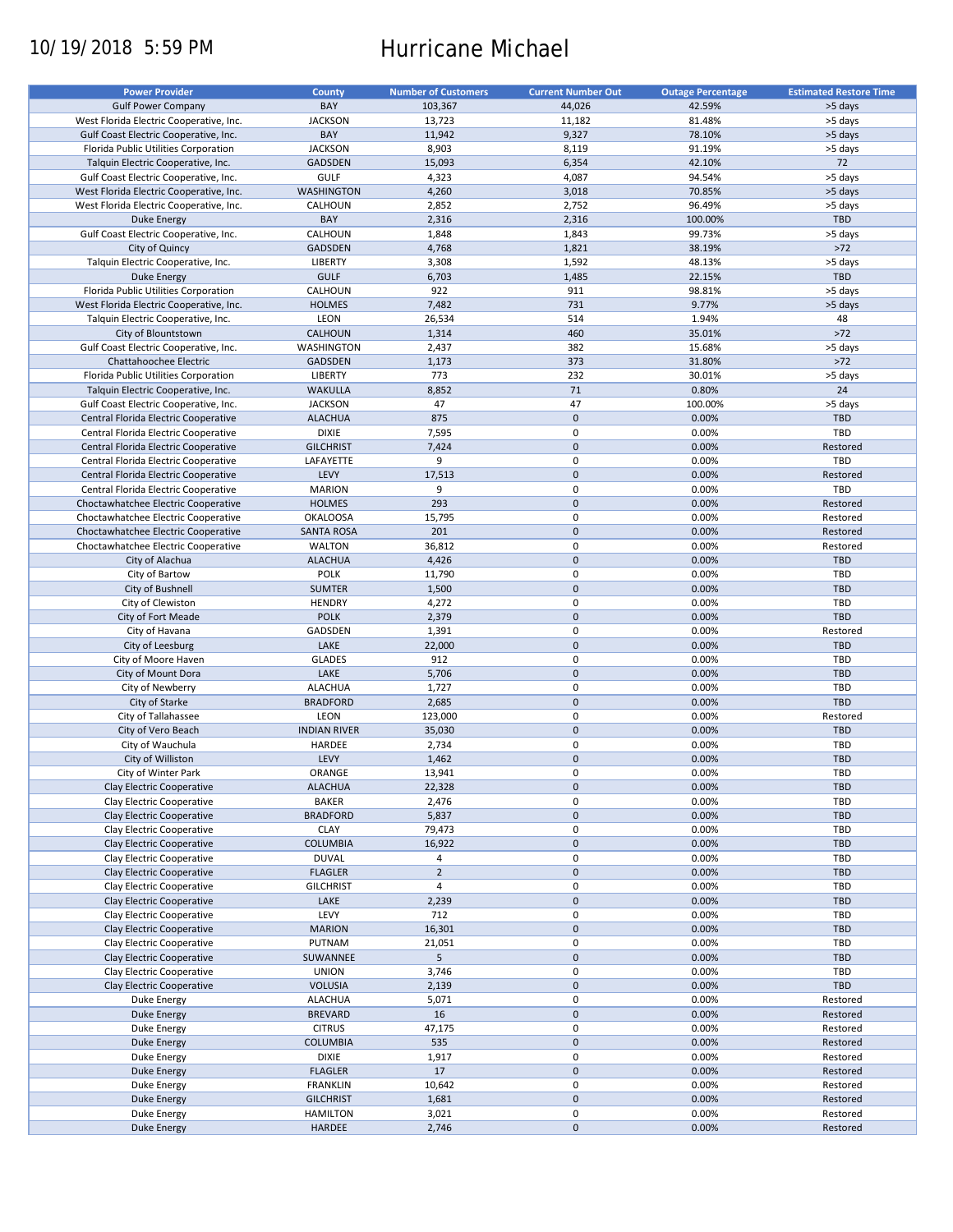### 10/19/2018 5:59 PM Hurricane Michael

| <b>Duke Energy</b>                                 | <b>HERNANDO</b>     | 11,823       | 0           | 0.00% | Restored   |
|----------------------------------------------------|---------------------|--------------|-------------|-------|------------|
| <b>Duke Energy</b>                                 | <b>HIGHLANDS</b>    | 54,128       | $\pmb{0}$   | 0.00% | Restored   |
| Duke Energy                                        |                     | 24           | 0           |       |            |
|                                                    | HILLSBOROUGH        |              |             | 0.00% | Restored   |
| <b>Duke Energy</b>                                 | <b>JEFFERSON</b>    | 4,829        | $\mathbf 0$ | 0.00% | Restored   |
| Duke Energy                                        | LAFAYETTE           | 880          | 0           | 0.00% | Restored   |
| <b>Duke Energy</b>                                 | LAKE                | 85,247       | $\pmb{0}$   | 0.00% | Restored   |
|                                                    |                     |              |             |       |            |
| Duke Energy                                        | LEON                | 66           | 0           | 0.00% | Restored   |
| <b>Duke Energy</b>                                 | LEVY                | 3,840        | $\mathbf 0$ | 0.00% | Restored   |
|                                                    |                     | 4,037        | 0           |       |            |
| Duke Energy                                        | <b>MADISON</b>      |              |             | 0.00% | Restored   |
| <b>Duke Energy</b>                                 | <b>MARION</b>       | 66,784       | $\pmb{0}$   | 0.00% | Restored   |
| Duke Energy                                        | ORANGE              | 370,927      | 0           | 0.00% | Restored   |
|                                                    |                     |              |             |       |            |
| <b>Duke Energy</b>                                 | <b>OSCEOLA</b>      | 48,545       | $\mathbf 0$ | 0.00% | Restored   |
| Duke Energy                                        | PASCO               | 140,774      | $\mathbf 0$ | 0.00% | Restored   |
| <b>Duke Energy</b>                                 | PINELLAS            | 526,150      | $\mathbf 0$ | 0.00% | Restored   |
|                                                    |                     |              |             |       |            |
| Duke Energy                                        | POLK                | 103,167      | $\pmb{0}$   | 0.00% | Restored   |
| <b>Duke Energy</b>                                 | SEMINOLE            | 154,215      | $\pmb{0}$   | 0.00% | Restored   |
| Duke Energy                                        | <b>SUMTER</b>       | 10,453       | 0           | 0.00% | Restored   |
|                                                    |                     |              |             |       |            |
| <b>Duke Energy</b>                                 | SUWANNEE            | 833          | $\mathbf 0$ | 0.00% | Restored   |
| Duke Energy                                        | <b>TAYLOR</b>       | 6,261        | 0           | 0.00% | Restored   |
| <b>Duke Energy</b>                                 | <b>VOLUSIA</b>      | 81,049       | $\mathbf 0$ | 0.00% | Restored   |
|                                                    |                     |              |             |       |            |
| Duke Energy                                        | WAKULLA             | 7,063        | 0           | 0.00% | Restored   |
| Escambia River Electric Cooperative, Inc.          | <b>ESCAMBIA</b>     | 3,452        | $\pmb{0}$   | 0.00% | TBD        |
| Escambia River Electric Cooperative, Inc.          | <b>SANTA ROSA</b>   |              | 0           | 0.00% | <b>TBD</b> |
|                                                    |                     | 7,544        |             |       |            |
| Florida Keys Electric Cooperative                  | <b>MONROE</b>       | 31,941       | $\pmb{0}$   | 0.00% | TBD        |
| Florida Power and Light Company                    | <b>ALACHUA</b>      | 1,245        | 0           | 0.00% | TBD        |
|                                                    |                     |              |             |       |            |
| Florida Power and Light Company                    | <b>BAKER</b>        | 5,516        | $\pmb{0}$   | 0.00% | <b>TBD</b> |
| Florida Power and Light Company                    | <b>BRADFORD</b>     | 4,070        | 0           | 0.00% | TBD        |
| Florida Power and Light Company                    | <b>BREVARD</b>      | 312,828      | $\pmb{0}$   | 0.00% | <b>TBD</b> |
|                                                    |                     |              |             |       |            |
| Florida Power and Light Company                    | <b>BROWARD</b>      | 939,530      | $\pmb{0}$   | 0.00% | <b>TBD</b> |
| Florida Power and Light Company                    | <b>CHARLOTTE</b>    | 116,579      | $\mathbf 0$ | 0.00% | <b>TBD</b> |
| Florida Power and Light Company                    | <b>CLAY</b>         | 910          | 0           | 0.00% | TBD        |
|                                                    |                     |              |             |       |            |
| Florida Power and Light Company                    | <b>COLLIER</b>      | 215,499      | 0           | 0.00% | <b>TBD</b> |
| Florida Power and Light Company                    | COLUMBIA            | 14,144       | 0           | 0.00% | TBD        |
|                                                    |                     |              |             |       |            |
| Florida Power and Light Company                    | <b>DESOTO</b>       | 16,855       | $\pmb{0}$   | 0.00% | <b>TBD</b> |
| Florida Power and Light Company                    | <b>DUVAL</b>        | 9            | 0           | 0.00% | TBD        |
| Florida Power and Light Company                    | <b>FLAGLER</b>      | 59,608       | $\pmb{0}$   | 0.00% | <b>TBD</b> |
|                                                    |                     |              |             |       |            |
| Florida Power and Light Company                    | <b>GLADES</b>       | 3,508        | 0           | 0.00% | TBD        |
| Florida Power and Light Company                    | HARDEE              | 33           | $\mathbf 0$ | 0.00% | <b>TBD</b> |
| Florida Power and Light Company                    | <b>HENDRY</b>       | 9,892        | $\pmb{0}$   | 0.00% | TBD        |
|                                                    |                     |              |             |       |            |
| Florida Power and Light Company                    | <b>HIGHLANDS</b>    | 519          | $\pmb{0}$   | 0.00% | <b>TBD</b> |
| Florida Power and Light Company                    | <b>INDIAN RIVER</b> | 57,796       | 0           | 0.00% | TBD        |
|                                                    | LEE                 | 266,497      | $\pmb{0}$   | 0.00% | <b>TBD</b> |
| Florida Power and Light Company                    |                     |              |             |       |            |
| Florida Power and Light Company                    | MANATEE             | 188,203      | 0           | 0.00% | <b>TBD</b> |
| Florida Power and Light Company                    | <b>MARTIN</b>       | 94,739       | $\pmb{0}$   | 0.00% | <b>TBD</b> |
|                                                    |                     |              |             |       |            |
| Florida Power and Light Company                    | MIAMI-DADE          | 1,138,406    | 0           | 0.00% | <b>TBD</b> |
| Florida Power and Light Company                    | <b>MONROE</b>       | 94           | $\pmb{0}$   | 0.00% | <b>TBD</b> |
| Florida Power and Light Company                    | NASSAU              | 22,701       | 0           | 0.00% | <b>TBD</b> |
|                                                    |                     |              |             |       |            |
| Florida Power and Light Company                    | OKEECHOBEE          | 20,142       | $\mathbf 0$ | 0.00% | <b>TBD</b> |
| Florida Power and Light Company                    | ORANGE              | 3            | $\mathbf 0$ | 0.00% | TBD        |
| Florida Power and Light Company                    | <b>OSCEOLA</b>      | $\mathbf{3}$ | $\pmb{0}$   | 0.00% | <b>TBD</b> |
|                                                    |                     |              |             |       |            |
| Florida Power and Light Company                    | PALM BEACH          | 750,041      | 0           | 0.00% | TBD        |
| Florida Power and Light Company                    | PUTNAM              | 20,144       | 0           | 0.00% | TBD        |
| Florida Power and Light Company                    |                     |              | 0           |       |            |
|                                                    | SARASOTA            | 270,158      |             | 0.00% | TBD        |
| Florida Power and Light Company                    | SEMINOLE            | 55,586       | 0           | 0.00% | <b>TBD</b> |
| Florida Power and Light Company                    | ST. JOHNS           | 91,015       | 0           | 0.00% | TBD        |
|                                                    |                     |              |             |       |            |
| Florida Power and Light Company                    | ST. LUCIE           | 129,369      | 0           | 0.00% | <b>TBD</b> |
| Florida Power and Light Company                    | SUWANNEE            | 5,025        | 0           | 0.00% | TBD        |
| Florida Power and Light Company                    | <b>UNION</b>        | 1,637        | $\pmb{0}$   | 0.00% | <b>TBD</b> |
|                                                    |                     |              |             |       |            |
| Florida Power and Light Company                    | VOLUSIA             | 179,598      | 0           | 0.00% | TBD        |
| Florida Public Utilities Corporation               | NASSAU              | 15,989       | $\pmb{0}$   | 0.00% | Restored   |
|                                                    |                     |              |             |       |            |
| Fort Pierce Utilities Authority                    | ST. LUCIE           | 27,630       | 0           | 0.00% | TBD        |
| Gainesville (Gainesville Regional Utilities - GRU) | <b>ALACHUA</b>      | 94,473       | $\pmb{0}$   | 0.00% | <b>TBD</b> |
| Glades Electric Cooperative, Inc.                  | <b>GLADES</b>       | 3,015        | $\pmb{0}$   | 0.00% | TBD        |
|                                                    |                     |              |             |       |            |
| Glades Electric Cooperative, Inc.                  | HARDEE              | $\mathbf 0$  | $\pmb{0}$   |       | <b>TBD</b> |
| Glades Electric Cooperative, Inc.                  | <b>HENDRY</b>       | 3,530        | 0           | 0.00% | TBD        |
| Glades Electric Cooperative, Inc.                  | <b>HIGHLANDS</b>    | 7,321        | $\pmb{0}$   | 0.00% | <b>TBD</b> |
|                                                    |                     |              |             |       |            |
| Glades Electric Cooperative, Inc.                  | OKEECHOBEE          | 2,278        | 0           | 0.00% | TBD        |
| Green Cove Springs Electric                        | <b>CLAY</b>         | 3,889        | $\pmb{0}$   | 0.00% | TBD        |
| Gulf Coast Electric Cooperative, Inc.              | WALTON              | 100          | 0           | 0.00% | TBD        |
|                                                    |                     |              |             |       |            |
| <b>Gulf Power Company</b>                          | <b>ESCAMBIA</b>     | 152,984      | $\pmb{0}$   | 0.00% | Restored   |
| <b>Gulf Power Company</b>                          | <b>HOLMES</b>       | 2,572        | 0           | 0.00% | Restored   |
|                                                    |                     |              |             |       |            |
| <b>Gulf Power Company</b>                          | <b>JACKSON</b>      | 1,375        | $\pmb{0}$   | 0.00% | Restored   |
| <b>Gulf Power Company</b>                          | <b>OKALOOSA</b>     | 94,172       | 0           | 0.00% | Restored   |
| <b>Gulf Power Company</b>                          | <b>SANTA ROSA</b>   | 72,563       | $\pmb{0}$   | 0.00% | Restored   |
|                                                    |                     |              |             |       |            |